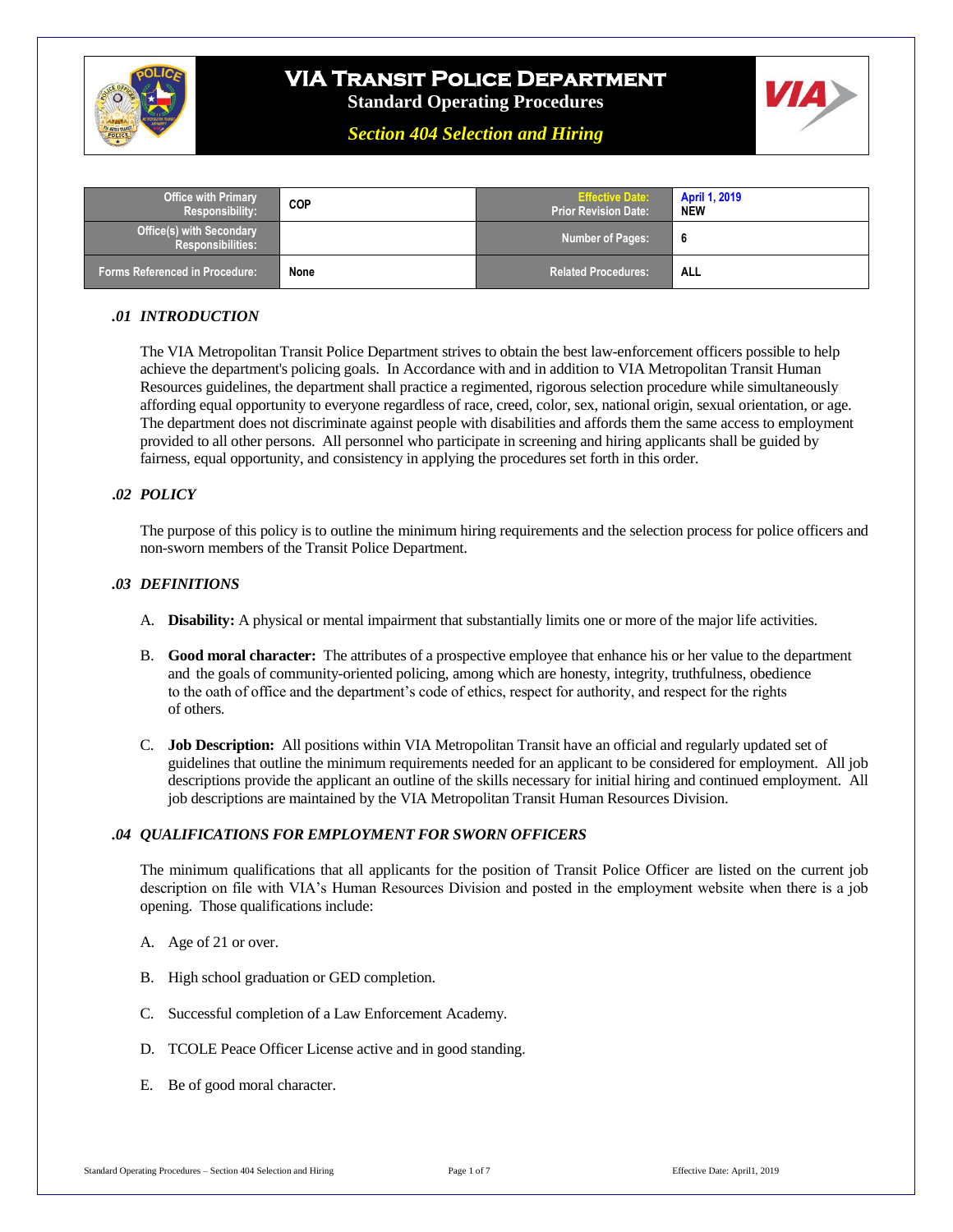

*Section 404 Selection and Hiring*



NOTE: Good moral character is determined by a favorable report following the comprehensive background investigation. Also, the interview shall be employed to help evaluate good moral character. Good moral character ensures compatibility with the department's community-oriented policing goals.

### *.05 DISQUALIFIERS FOR EMPLOYMENT*

The following are absolute disqualifiers for employment as a sworn officer with the VIA Transit Police Department:

- A. Conviction or admission of any felony, or a conviction of a Class A misdemeanor.
- B. Conviction of any Class B misdemeanor in the past ten years.
- C. Conviction or admission of marijuana use within the past two years, or of any other illegal drug within the past five years.
- D. Conviction of family violence.
- E. Dishonorable discharge from the military.

### *.06 APPLICATION PROCESS FOR SWORN OFFICERS*

An applicant to the VIA Transit Police Department must pass several stages of the application process prior to being given a conditional offer of employment. An applicant must successfully complete each stage before being considered or approved for the next stage. The stages of the application process are as follows:

- A. VIA Metropolitan Transit Authority On-Line application.
- B. Written test administered by the VIA Human Resources Department
- C. Interview/ Scenario Board
- D. Submit a personal history statement to the Transit Police Investigator including the following documents:
	- 1. Birth certificate
	- 2. Driver's license
	- 3. High school diploma or transcript, or GED certificate.
	- 4. Credit report dated no more than 90 days prior
	- 5. Any college transcripts
	- 6. Copy of military discharge papers, if applicable
- E. Comprehensive background Investigation that includes:
	- 1. Personal and Family History
	- 2. Credit history, including current creditors
	- 3. Education, including all schools attended and degrees or certificates obtained.
	- 4. All residences for the past ten years
	- 5. Comprehensive employment history.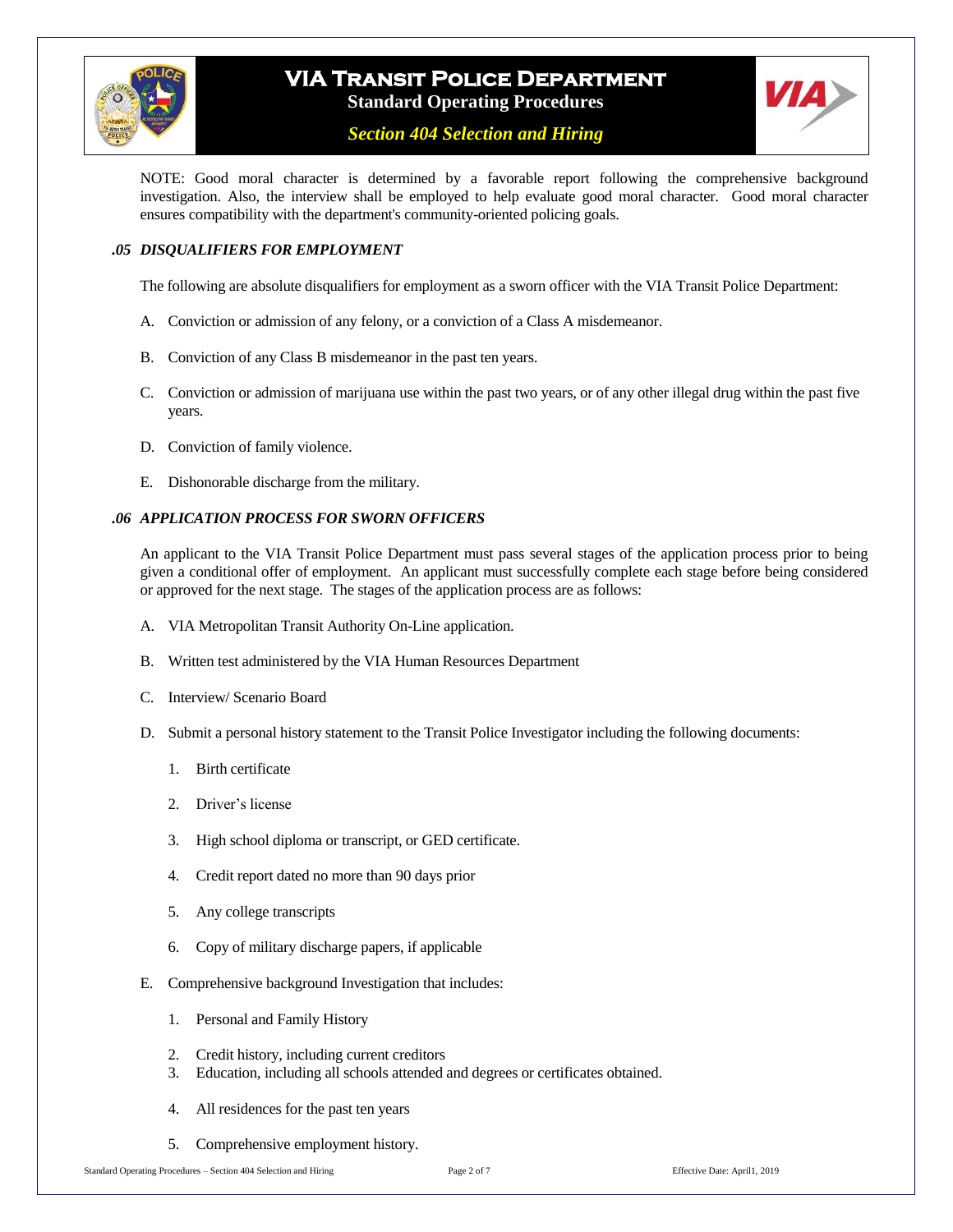



*Section 404 Selection and Hiring*

- 6. A finger-print based criminal history search including all arrests, locations, dates, and dispositions.
- 7. Traffic citations and accidents
- 8. An inquiry of family, friends and associates as to the applicant's character and reputation to include an informal interview with the applicant's spouse, all ex-spouses or "significant other".
- F. Final interview with the Chief of Transit Police.

### **.***07 SELECTION PROCESS FOR SWORN OFFICERS*

Prior to being given a conditional offer of employment. An applicant must successfully complete each stage of the application process before being considered or approved for the next stage. Applicants are moved through the steps until there are sufficient applicants who qualify for a conditional job offer. This selection process defines successful completion of the respective stage as follows:

- A. VIA Metropolitan Transit Authority On-Line application.
	- 1. The Transit Police Department only accepts applications when an opening exists and is posted in compliance with VIA Human Resources Division guidelines.
	- 2. All applications are screened by the VIA Human Resources Division representative and the approved applications are forwarded to the Chief of Transit Police for review.
	- 3. The Chief of Transit Police reviews the application to ensure all requirements for employment are met and forwards the applicants to Human Resources for written testing.
- B. Written test administered by the VIA Human Resources Department.
	- 1. All applicant's tests are scored and all scores are sent to the Chief of Transit Police.
	- 2. Applicants based on their written score are placed into the que for the Interview/ Scenario Board by the Chief of Transit Police. There is no minimum score required for the applicant to be forwarded to the Interview / Scenario Board.
	- 3. The que of applicants from the written test are forwarded to the Manager of Safety, Training and System Security Administration to be scheduled for the Interview / Scenario Board.
- C. Interview/ Scenario Board
	- 1. The Interview / Scenario Board is chaired by the Manager of Safety, Training and System Security Administration. The Board consists of three (3) members including the chairman.
	- 2. Two additional Interview /Scenario Board members to include at least one current sworn officer of a supervisory rank assess the applicant in person.
	- 3. A majority approval vote by the Board members forwards the applicant to the Background Investigation. A majority disapproval vote eliminates the applicant from further processing.
- D. Personal History Statement / Background Investigation
	- 1. The applicant's personal history statement and all supporting documents are submitted to the Transit Police Investigator and are investigated on a first-come-first-serve basis.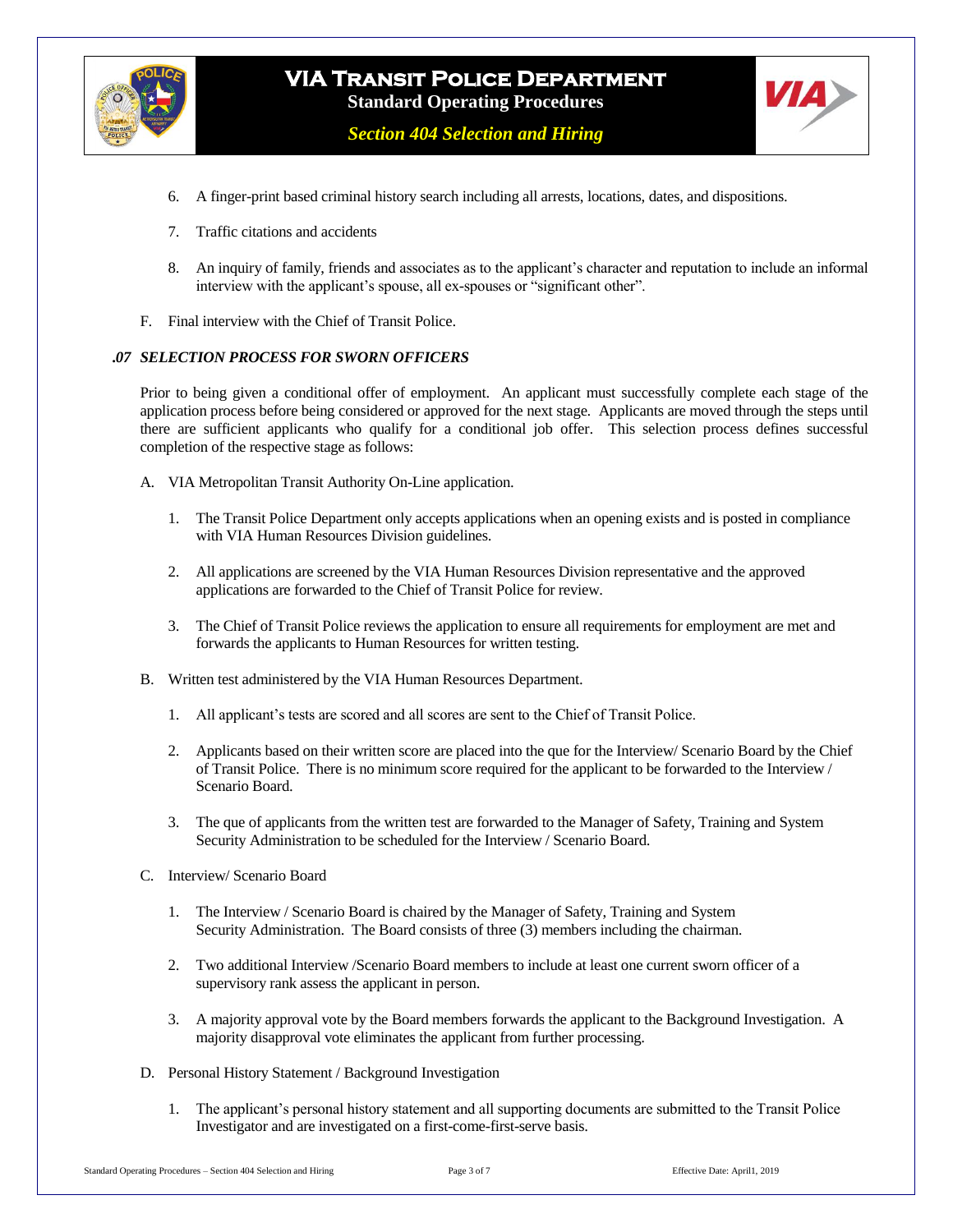



*Section 404 Selection and Hiring*

- 2. Any discrepancies, errors or omissions on the personal history statement found by the investigator are grounds for the applicant to be deemed to have failed the background investigation and are removed from the hiring process.
- 3. The Investigator will conduct a comprehensive background check to include a NCIC/TCIC criminal history check, checks of personal references, interviews with former employers to include all previous police departments the applicant worked for and any other standards set by law or by policy of the Texas Commission on Law Enforcement in accordance with the Background Investigation Manual. At the direction of the Chief of Transit Police or Human Resources representative, The Transit Police Investigator may also schedule the applicant for further testing.
- 4. The officer conducting the background investigation shall have had training in conducting background investigations or shall conduct the background in compliance with the Background Investigation Manual.
- 5. Applicants who are determined to have "passed" the background check and are recommended by the investigator as suitable to hire as a Transit Police Officer are sent to the Chief of Transit Police to be scheduled for a Chief's Interview.
- E. Chief's Interview
	- 1. The Chief of Transit Police and the Vice President of VIA Safety, Training and System Security will conduct a detailed interview of the applicant to determine the applicant's suitability to work in the specialized transit policing environment.
	- 2. The Interview will also give the applicant an opportunity to address issues and concerns that were raised by the background investigator that did not automatically exclude the applicant from being hired.
	- 3. Both the Chief of Police and the Vice President of VIA Safety, Training and System Security must approve for the applicant to be given the conditional offer of employment as a Transit Police Officer.
- F. Conditional Offer of Employment
	- 1. Conditional offers of employment are approved by the VIA Human Resources Division and EEO office.
	- 2. The Chief of Transit Police must make the Conditional Offer of Employment to the applicant
	- 3. Upon acceptance of the Conditional Offer of Employment by the applicant, the Chief of Transit Police schedules the applicant for the first day of conditional employment.
- G. Conditional Employment Period
	- 1. The conditional employee is entered into the On-Boarding program within the Transit Police Department
	- 2. During the On-Boarding Program, the conditional employee is scheduled for any classes needed for VIA employees and any examinations or certifications needed for the conditional employee to be commissioned by the Transit Police Department through TCOLE (i.e. physical examination, psychological screening, polygraph examination and physical exam to include a drug test) Any polygraph examination must be conducted by an operator certified and licensed by the State of Texas to conduct polygraph examinations.
	- 3. The conditional employee must successfully complete the On-Boarding program and be sworn in as a Transit Police Officer prior to entering the Field Training Program as a Probationary Police Officer.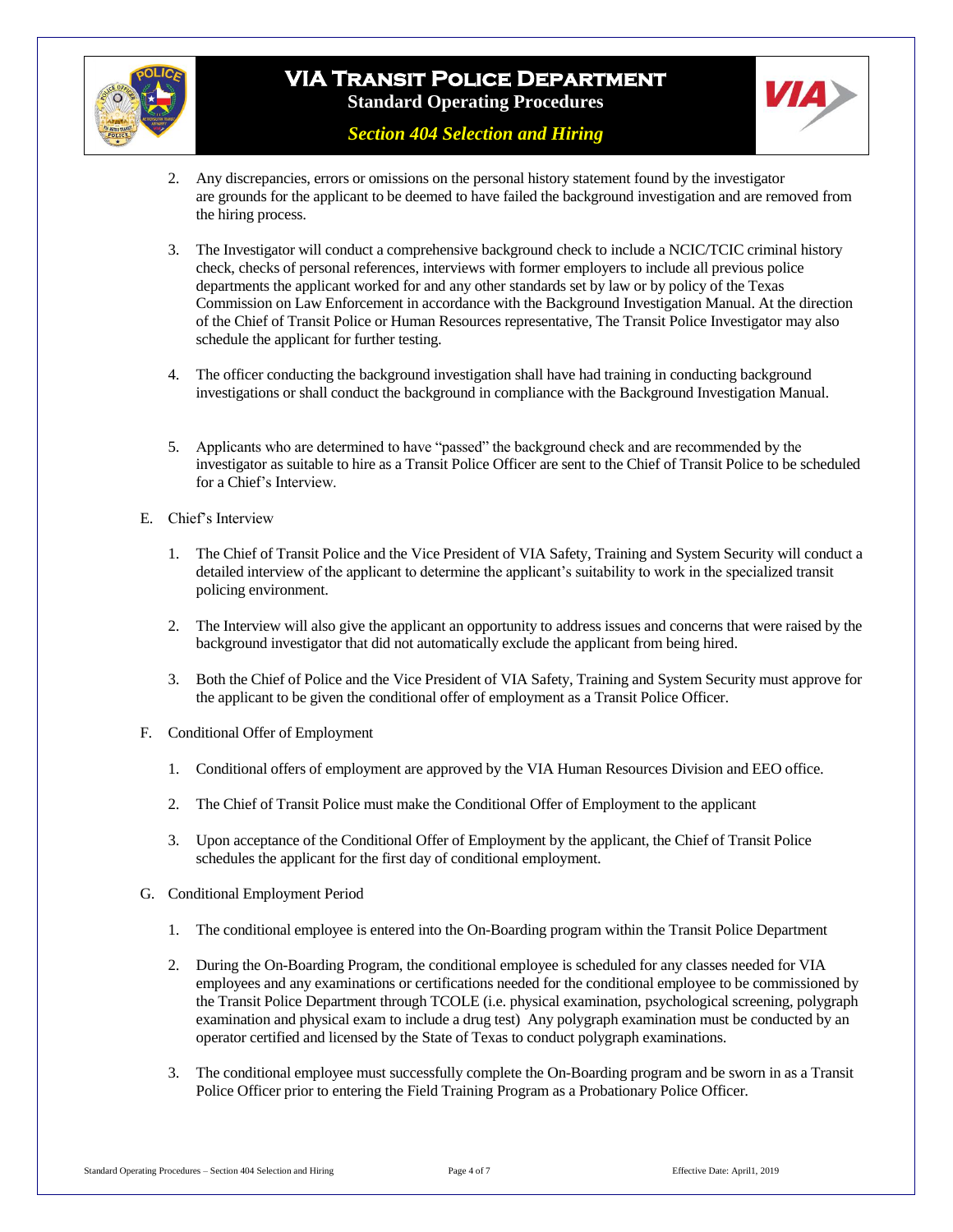



## *Section 404 Selection and Hiring*

- 4. During the Conditional Employment Period, Human Resources representatives may gain additional information from the applicant regarding his or her prior medical problems including any worker's compensation claims and conditions.
- 5. Following the medical examination or other mandated screening, if the applicant is deemed incapable of performing the core job functions for the position or poses a "direct threat" in the workplace (per EEOC guidelines, "a significant risk of substantial harm to the individual or others that cannot be eliminated or reduced through reasonable accommodation"), the Chief of Transit Police forwards the recommendation to terminate the conditional employment of the Conditional employee. The Chief of Transit Police must base the threat on medical knowledge and articulable facts, not mere speculation.
- H. Applicants who have been excluded from hire and do not have permanent disqualifiers may re-apply after one year from the date of the last application if a vacancy exists.
- I. Lateral entry.
	- 1. A licensed officer from another Texas agency must meet the same criteria set forth above.
	- 2. The employee assigned to investigate the applicant shall ensure that an applicant with prior law-enforcement experience has not had his or her licenses suspended or revoked. A query will be made to the Texas Commission on Law Enforcement to determine all other agencies where the licensee has worked. These agencies will be contacted before completion of the background to determine work history and any significant details of their employment.

### **.08** *APPLICATION PROCESS FOR NON-SWORN PERSONNEL*

- A. All applicants must do the following for all positions within the police department:
	- 1. Complete a written application on the VIA Metropolitan Transit website and personal history statement submitted to the Chief of Transit Police or designee.
	- 2. Certified Copies of the following documents must be submitted with the Personal History Statement:
		- a. Birth certificate
		- b. Driver's license
		- c. High school diploma or transcript, or GED certificate
		- d. Any college transcripts
		- e. Copy of military discharge papers, if applicable.
	- 3. Arrange with the Chief of Transit Police or Human Resources representative to take any required written test and appear for other steps in the selection process.

### *.09 SELECTION PROCESS FOR NON-SWORN PERSONNEL*

- A. The Chief of Transit Police will review the application and documents provided by Human Resources for basic qualifications. If basic qualifications appear to be met and an opening exists, the Chief of Transit Police:
	- 1. Obtains an NCIC/TCIC and local criminal history check
	- 2. Returns the application to Human Resources for written testing.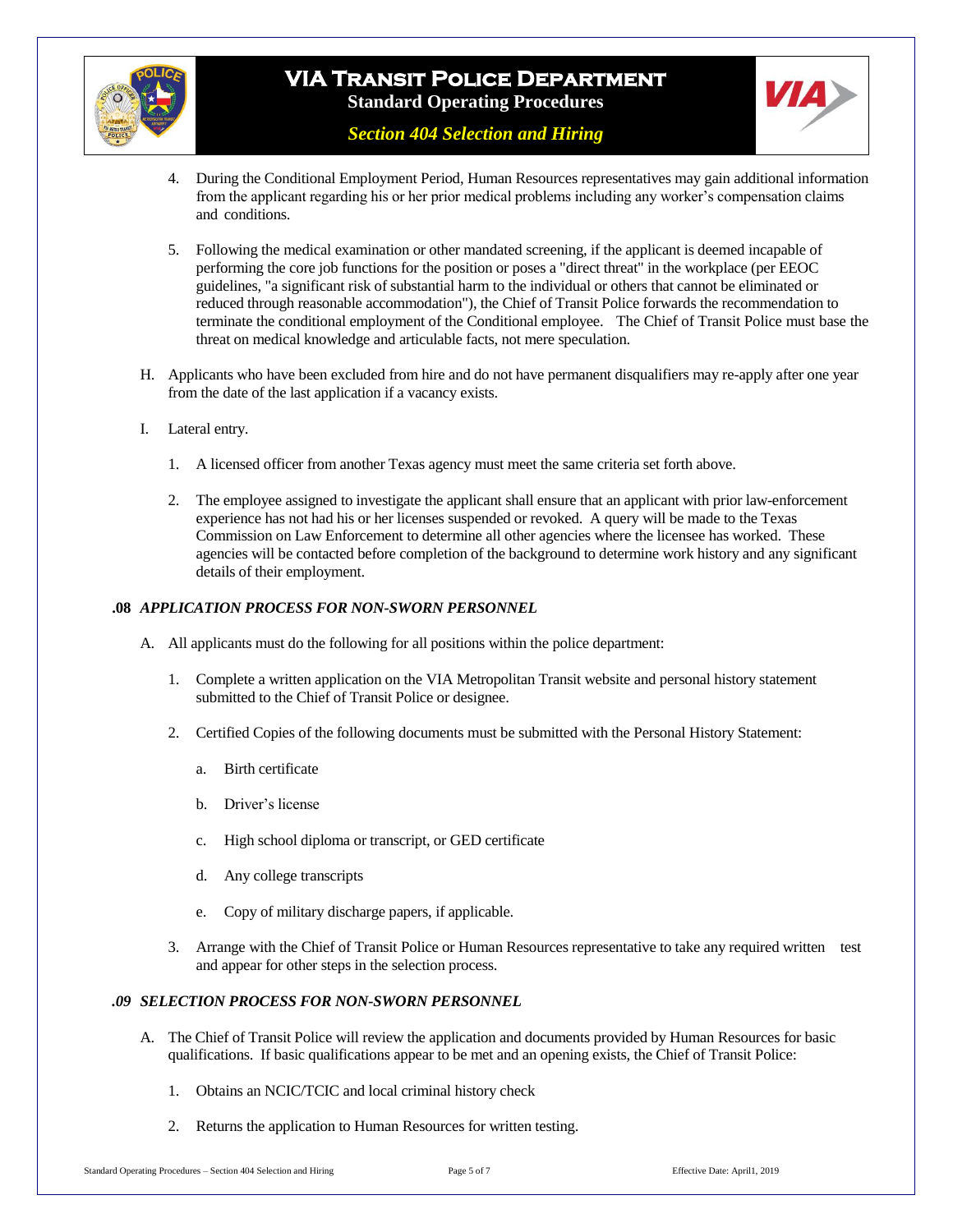

*Section 404 Selection and Hiring*



- 3. Assigns a supervisor to conduct a preliminary review of the candidate.
- 4. The supervisor assigned to conduct a preliminary review of the applicant shall perform the following steps and forward the results to the Transit Police Investigator.
	- a. Obtains the applicant's driving record from DPS
	- b. Obtains a signed Information Release form from the applicant
	- c. Requests records checks through agencies in the applicant's previous communities
	- d. Schedules or conducts any job-specific testing required, such as a typing test for communications.
- 5. The Transit Police Investigator conducts a comprehensive background investigation as per .07D of this procedure. The Investigator conducting the background investigation shall have had training in conducting background investigations or shall conduct the background in compliance with the Background Investigation Manual.
- 6. Upon completion of all testing and the background investigation, the applicant's file will be returned to the Chief of Police for the final decision.
- B. The Chief of Transit Police will conduct a detailed interview with the candidate. The Chief of Transit Police shall consider the applicant's appearance (Appeared in a manner suitable for a professional job interview), mannerisms, judgment, maturity, resourcefulness, and compatibility with departmental goals. The Chief of Transit Police will request Human Resources issue the applicant a conditional offer of employment and start date of the Conditional Employment Period.
- C. During the Conditional Employment Period, Human Resources representatives may gain additional information from the applicant regarding his or her prior medical problems including any worker's compensation claims and conditions. The Conditional employee is scheduled for:
	- 1. A physical to include a drug test
	- 2. Any other examinations or certifications needed for licensing as a Telecommunicator or other non-sworn position within the Transit Police Department.
	- 3. Following the medical examination or other mandated screening, if the applicant is deemed incapable of performing the core job functions for the position or poses a "direct threat" in the workplace (per EEOC guidelines, "a significant risk of substantial harm to the individual or others that cannot be eliminated or reduced through reasonable accommodation"), the Chief of Transit Police forwards the recommendation to terminate the conditional employment of the Conditional employee. The Chief of Transit Police must base the threat on medical knowledge and articulable facts, not mere speculation.
	- 4. All Conditional non-sworn employees must serve a probationary period as defined in the VIA Salaried Employee's Manual.

### *.10 PERSONNEL RECORDS*

*A.* The Transit Police Department maintains a personnel file for each employee. This file contains the background investigation package, a copy of all forms completed during the hiring process, all evaluations, disciplinary action amounting to a written reprimand or higher, leave/attendance record, and assignments. The original of the officer's background investigation and all selection materials are sealed in an envelope in this file, which is confidential. All TCOLE required documents are maintained in this file and must be secured with access limited to designated personnel.